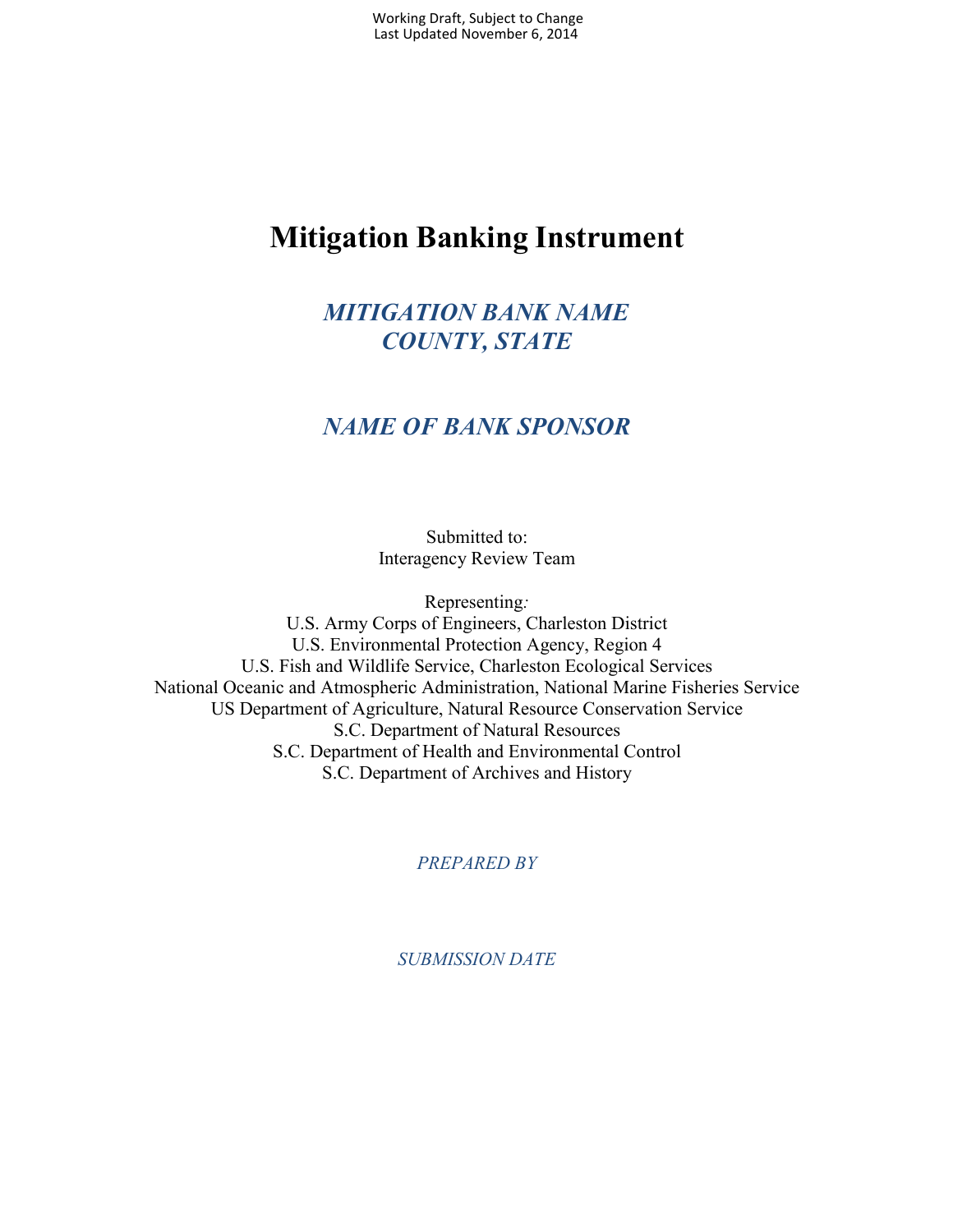USACE approval of this Instrument constitutes the regulatory approval required for the *[INSERT NAME OF THE MITIGATION BANK OR IN-LIEU FEE PROGRAM]* to be used to provide compensatory mitigation for Department of the Army permits pursuant to 33 C.P.R. 332.8(a)(1). This Instrument is not a contract between the Sponsor or Property Owner and USACE or any other agency of the federal government. Any dispute arising under this Instrument will not give rise to any claim by the Sponsor or Property Owner for monetary damages. This provision is controlling notwithstanding any other provision or statement in the Instrument to the contrary.

#### **I. PROJECT DESCRIPTION**

- A. Type and Purpose: Whereas, the purpose of this Banking Instrument is to establish guidelines and responsibilities for the establishment, use, operation, and maintenance of *(Insert Bank Name)*. The Bank will provide compensatorymitigation for unavoidable adverse impacts to Waters of the United States, including wetlands, that result from activities authorized under Sections 401 and 404 of the Clean Water Act, and Section 10 of the Rivers and Harbors Act, provided such activities have met all applicable requirements and are authorized by the appropriate authority.
- B. Size and Location of Proposed Bank Site and Associated Watershed: *Provide the total acreage of the proposed bank and detailed location including latitude/longitude, address or nearest intersection, city, county, eco-region, and 8-digit Hydrologic Unit Code (HUC).*
- C. Bank Size and Classes of Wetlands or Other Aquatic Resources: *Insert a chart with the length, order, classification, and buffer width for each stream reach; the classification, acreage, minimum/average buffer width and buffer acreage for each wetland area; and total acreage of the bank*. *You should provide a label for each stream reach/wetland area and separate resources into units based on resource type (stream, wetland) and treatment (restoration, enhancement, preservation).*

### D. Ownership:

1. Identity of Owner: *Provide the name, address, phone number, and e-mail address of owner or legal entity that owns bank site property and a statement of their responsibilities. You must provide a contact name if the owner is a corporation.*

2. Identity of Sponsor: *Provide the name, address, phone number, and e-mail address for the bank sponsor and a statement of their responsibilities.*

3. Identity of Long-Term Steward: *Provide the name, address, phone number and e-mail address for the long-term steward and a statement of their responsibilities.*

4. Identity of Conservation Easement Holder: *Provide the name, address, phone number, and email address for the conservation easement holder (including a contact name).*

#### **II. ESTABLISHMENTOF THE BANK: MITIGATION PLAN**

A. Goals and Objectives: *This section should include a statement regarding your intent to preserve, enhance, restore and/or create wetlands and/or tributaries of (include name of nearest blue-line stream) while providing compensatory mitigation alternativesfor impairments of wetlands and streams associated with authorized (permitted) impacts within the approved bank service area. Provide a description of each aquatic resource type and amount that will be provided, the method of compensation (i.e., restoration, establishment, enhancement, and/or*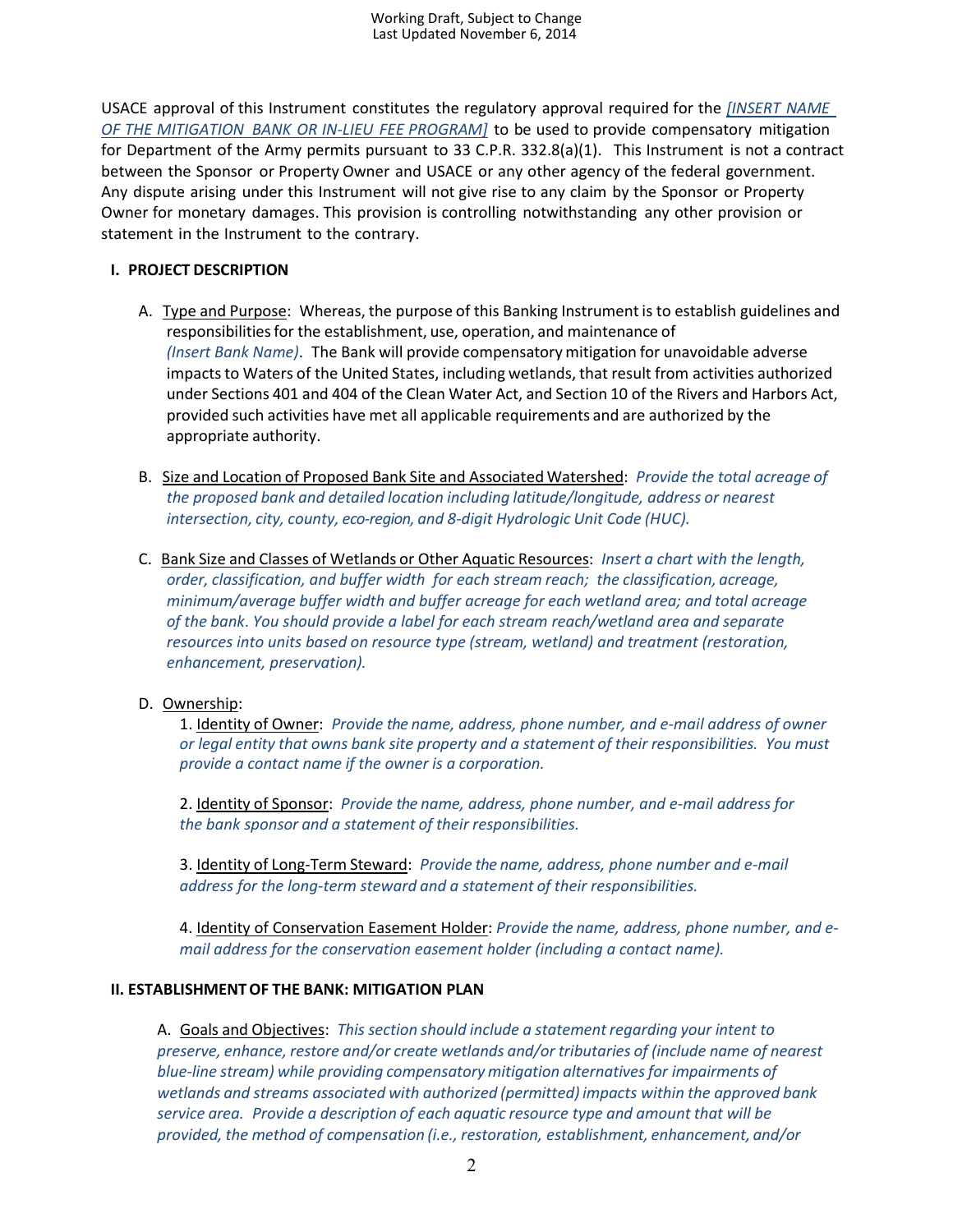*preservation), and the manner in which the resource functions of the compensatory mitigation project will addressthe ecological needs of the watershed, ecoregion, physiographic province, or other geographic area of interest.*

B. Site Selection: *Provide a description of the factors considered during the site selection process. This should include consideration of watershed needs and the practicability of accomplishing ecologically self- sustaining aquatic resource restoration, enhancement, and/or preservation at the mitigation bank site. In determining the ecological suitability of the mitigation site, consideration must be given to the factors listed below:*

1. Hydrological conditions, soil characteristics, and other physical and chemical  *characteristics of the mitigation site;*

*2. Watershed-scale features,such as aquatic habitat diversity, habitat connectivity, and other landscape scale functions;*

*3. The size and location of the compensatorymitigation site relative to hydrologic sources (including the availability of water rights) and other ecological features;*

*4. Compatibility with adjacent land uses and watershed management plans;*

*5. Reasonably foreseeable effects the compensatory mitigation project will have on ecologically important aquatic or terrestrial resources(e.g., shallow sub-tidal habitat, mature forests), culturalsites, or habitat for federal or state listed, threatened and endangered species; and*

*6. Other relevant factors including, but not limited to, watershed developmenttrends (8 and 10-digit HUCs), land use changes in the watershed (8 and 10-digit HUCs), habitat status and trends (8 and 10-digit HUCs), local or regional goals for the restoration or protection of particular habitat types or functions(e.g., re- establishment of habitat corridors or habitat for species of concern), water quality goals in the watershed ( 8 and 10-digit HUCs) , floodplain management goals, and the relative potential for chemical contamination of the on-site aquatic resources.*

C. Site Protection: *Long-term protection of privately owned compensatory mitigation sites may be provided through real estate instrumentssuch as a conservation easement or the transfer of title to a federal, tribal, state, or local resource agency, or a non-profit conservation organization. For government property, a Memorandum of Agreement or similar mechanism must prohibit incompatible land uses and establish a third party right of enforcementto ensure sufficient protection to the compensatory mitigation site. The method of site protection and the identity of the conservation easement holder, the party that will hold title to the property, or the government agency responsible for managing the property must be included in this section.*

*The legal description of the property, a copy of the real estate instrument or management plan, and a Property Assessment Warranty must be referenced and included in an appendix of this document. The Property Assessment and Warranty (PAW) consists of a summary of each recorded or unrecorded lien or encumbrance on, or interest in, the property that may affect the ability of the property owner protect the mitigation bank site. The PAW must clearly state that each lien, encumbrance or other exception to title has been subordinated to the site protection instrument.*

*The Charleston District's Model Conservation Easement and a sample Property Assessment*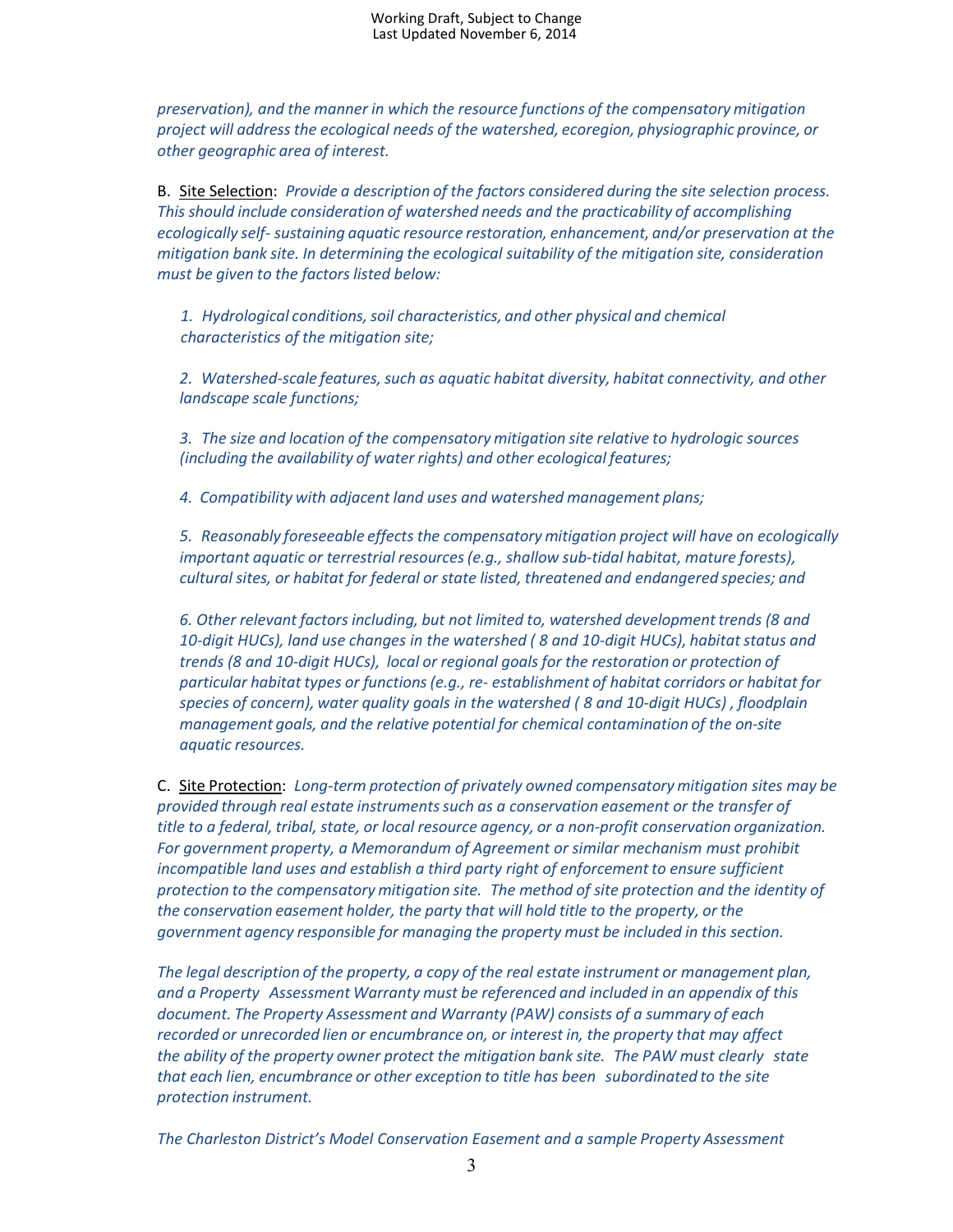*Warranty (PAW) are available on our website (http://www.sac.usace.army.mil). All proposed changes to the model documents must be clearly identified using track changes or a similar method to facilitate review of these legal documents. Failure to identify changes may result in the document being returned to the bank sponsor without review.* 

#### D. Baseline Conditions:

1. Mitigation Site: *In order to describe the existing condition of the mitigation site, the bank sponsor will need to research and describe historic conditions, any past modificationsto the mitigation site, and any ongoing changes in response to natural disturbances or management practices. The following resources are examples of information that may be used to describe the mitigation site: maps showing the location and boundaries of the bank property, information on currentsoil conditions, historical and existing hydrologic conditions, historic and existing plant communities, historical and cultural information about the site including past, present and future uses of the property including impacts to resources, jurisdictional determination (provide copy of confirmation and reference appendix for associated data/maps), water quality (for impaired streams, please reference most recent 303D listing information and cause of impairment), and a description of each aquatic resource type (HGM, Cowardin classification, Rosgen stream type, etc. as appropriate) and upland habitat type for the bank site. The baseline information must be sufficient to support the development of the mitigation work plan. For example, a complete copy of longitudinal profile and cross-section data will be necessary to evaluate the existing condition of a stream. This information is required if stream restoration activities are proposed as part of the mitigation plan.*

2. Reference Site: *The baseline information gathered by the bank sponsor for the reference site and the mitigation site is used to identify the mitigation site potential and to assist in the development of appropriate performance standards. Therefore, a similar level of effort (see D1 above) is required to describe the existing condition of the reference site. The reference site should be located within the same watershed as the mitigation site. Since the reference site will be monitored throughout the life of the proposed project, it must be located in an area that will not be affected by the proposed restoration activities on the projectsite or future development of adjacent or nearby properties.*

E. Determination of Credits: *The sponsor should use the most recent version of the Charleston District Guidelines for Preparing a Compensatory Mitigation Plan (Appendix C and D) to estimate the number of mitigation credits that will be generated by the restoration, enhancement, and preservation activities. This section should include a copy of all worksheets and provide information to support the values that were used in the worksheets.*

F. Mitigation Work Plan: *This section should include (as applicable) detailed design plans for the restoration and enhancement units and a description of the proposed activitiesfor each area including existing and proposed elevation and slopes, construction methods, construction schedules, construction sequence,source of water including connectionsto existing waters and uplands; hydroperiod (seasonal depth, duration, and timing of inundation and saturation), methods for establishing the desired plant community; plans to control invasive plant species; proposed native plant species composition,source of species, plant location map, plant spatialstructure, expected natural regeneration,soil profile, source of soils, targetsoil characteristics, erosion and soil compaction control measures, planned habitat, planned buffer, interpretive signs and/or fences. For stream mitigation projects, the mitigation work plan may also include other relevant information such as watershed size, drainage area, impervious cover percentage, watershed hydrology calculations,*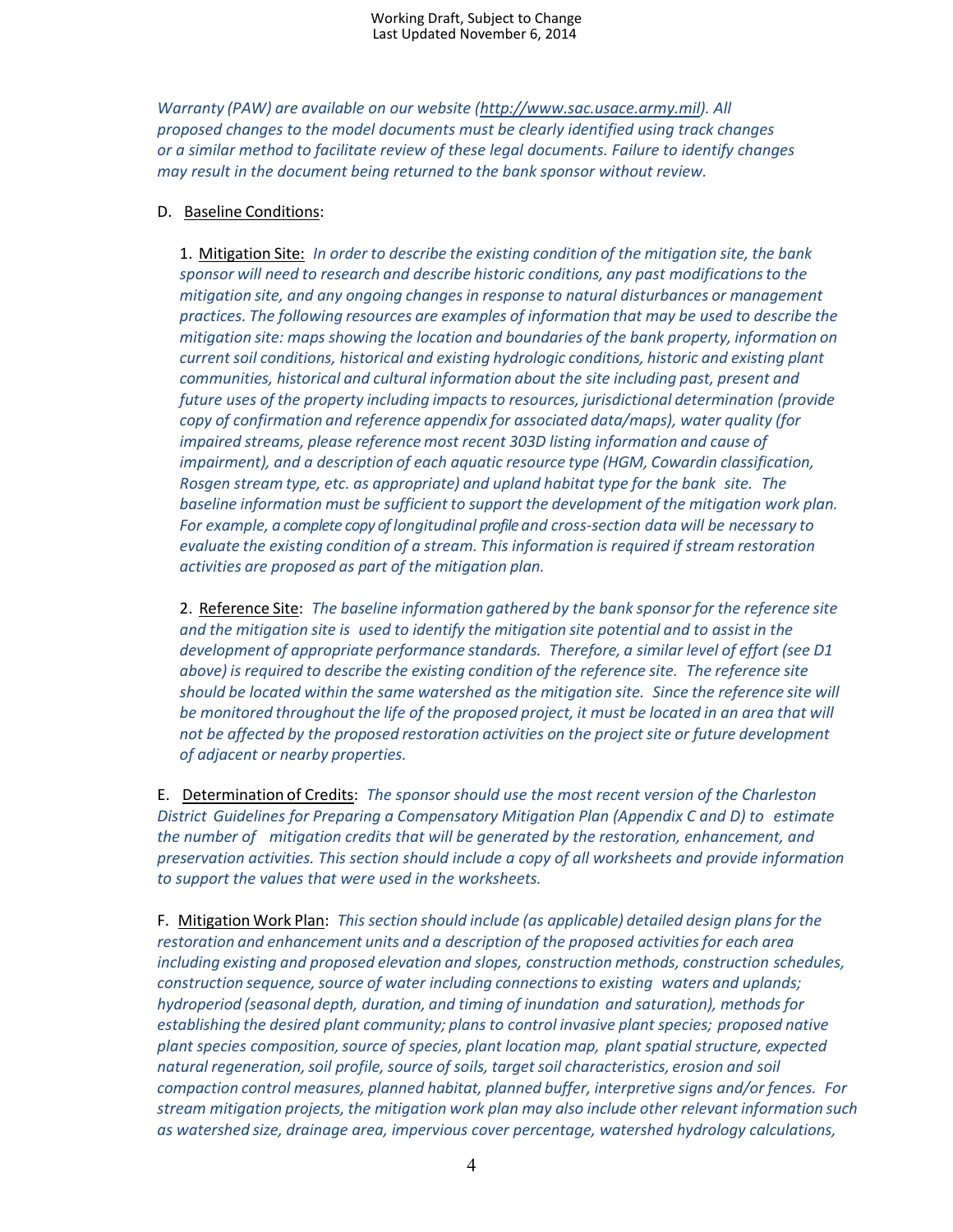*base-mapping, identification and verification of bankfull stage and discharge, design criteria, conceptual channel alignment, typical bankfull cross-sections, typical in-stream structures, and draft planting plan including planting zones. For buffer enhancement, you must provide target vegetation composition,species list, cumulative density of plantings, and planting schedule. If removing impoundmentstructures or performing in-stream restoration, please provide detailed and specific information/design plans regarding proposed restoration techniques. Specific units should be determined based on the currentstatus of the wetland or stream and the proposed mitigation treatment. Wetland areas and stream reaches with similar treatments(same assigned values in credit tables)should be included in one unit. All units should be clearly shown on a mitigation unit map.*

G. Maintenance Plan: *You should provide a description and schedule of maintenance requirements that will be performed during the 5-year monitoring period to ensure the continued viability of the resource once the initial construction is completed. This may include measuresto control predation of mitigation plantings, temporary irrigation to facilitate plant establishment, proceduresfor conducting supplemental plantings and/or maintenance and repair of structures.*

H. Performance Standards: *Performance standards should be based on the goals of the mitigation plan and must be detailed for each management unit. A management unit should not include more than one aquatic resource type (stream, wetland, etc.) or mitigation method (restoration, enhancement, establishment, or preservation). Performance standardsshould establish criteria for documenting the degree of success and whether the mitigation site has achieved the desired objectives. The following are typical examples of performance standards:*

*Forested Wetland: For areas involving vegetative restoration, plantings should include a diversity of species similar to those found in the reference site at a target density of 210-300 stems/acre and 85% canopy coverage after five years. In addition to survival rate, vegetative success criteria should state that seedlings show a consistent increase in height, lateral growth and root collar diameter throughout the monitoring period.*

*Hydrology: Wetlands would be considered successfully restored or enhanced when monitoring demonstratesthat the degree and duration of flooding has increased over the baseline and is comparable to a suitable reference wetland. In addition, draw down time and base saturation levels should be comparable to a suitable reference wetland. For effectively drained areas, success criteria should include quantitative criteria demonstrating the area meets jurisdictional criteria for vegetation and hydrology and that it is comparable to a reference area.*

*Stream Restoration: Following 5 years of monitoring and two bank full events, the quantitative data demonstratesthat the restored stream is meeting functional performance standards, stream parameters are comparable to an appropriate reference reach, and baseline conditions for stream biology and water quality have been maintained or improved. For units requiring riparian buffer plantings, including buffer enhancement units, vegetative success criteria should indicate that seedlingsshow a consistent increase in height, lateral growth and root collar diameter throughout the monitoring period in addition to a minimum survival rate of 260 stems/acre and less than 1% invasive species.*

*This section of the MBI should also describe how the performance standards will be used to verify that the mitigation site is meeting interim success criteria and the objectives have been attained. The target values or range of values for the parametersspecified in the performance standards should be calibrated with the reference site(s).*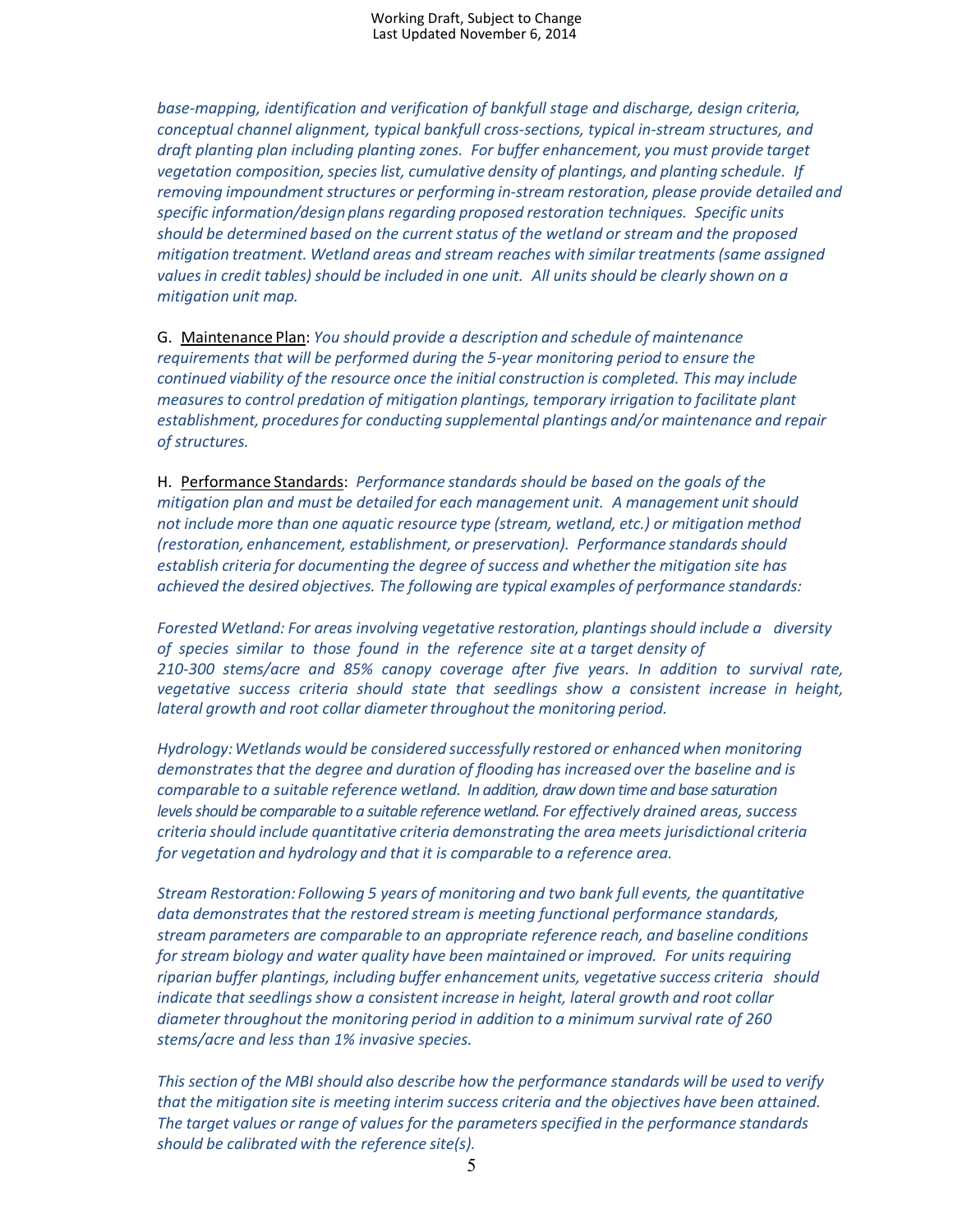| <b>RELEASE</b> | <b>ACTION</b>                                                                                                                              | <b>PERCENTAGE</b> | <b>CREDITS</b> |
|----------------|--------------------------------------------------------------------------------------------------------------------------------------------|-------------------|----------------|
| Release 1      | Approval of MBI, recording of site protection<br>instruments, documentation of signage, and<br>execution of financial assurance documents. | 15%               |                |
| Release 2      | Completion of construction                                                                                                                 | 15%               |                |
| Release 3      | Interim success 1-year after completion of<br>construction                                                                                 | 10%               |                |
| Release 4      | Interim success 2-years after completion of<br>construction                                                                                | 10%               |                |
| Release 5      | Interim success 3-years after completion of<br>construction                                                                                | 15%               |                |
| Release 6      | Interim success 4-years after completion of<br>construction                                                                                | 15%               |                |
| Release 7      | Determination that all performance standards<br>have been met 5-years after completion of<br>construction                                  | 20%               |                |
|                |                                                                                                                                            |                   |                |

#### I. Credit Release Schedule: *Please see below for standardized credit release schedule:*

J. Monitoring Requirements: (5-year minimum) *Monitoring reportsshould be concise and provide information to describe the site conditions and whether the mitigation project is meeting its performance standards. The report should include a narrative that provides an overview of site conditions and function; design drawings, maps, and photographsto illustrate site conditions, and functional assessments used to provide quantitative or qualitative measures of the functions provided by the mitigation project. Photographsshould be formatted to print on a standard 8.5 x 11 sheet of paper, dated, and clearly labeled with the direction from which the photo was taken. Maps should show the location of the mitigation site, habitat types, locations of photographic reference points, transects,sampling data points, and/or other features pertinent to the mitigation site. Additional components of the narrative are:*

*1. Name of party responsible for conducting the monitoring and the date(s) of the inspection.*

*2. A brief description of the approved compensatory mitigation plan and the dates when specific mitigation activities were commenced and/or were completed.*

*3. A paragraph describing whether the mitigation bank is developing as expected. This summary should be supported by a detailed description of each management unit, and whether or not each management unit is developing as expected and meeting the necessary performance standards.*

*4. If one or more management units are not meeting the necessary performance standards, the bank sponsor must submit a description of the existing condition, identify the reason(s) that the management unit is not meeting performance standards, and submit a proposal to conduct remedial actions and bring the management unit into compliance with the approved MBI.*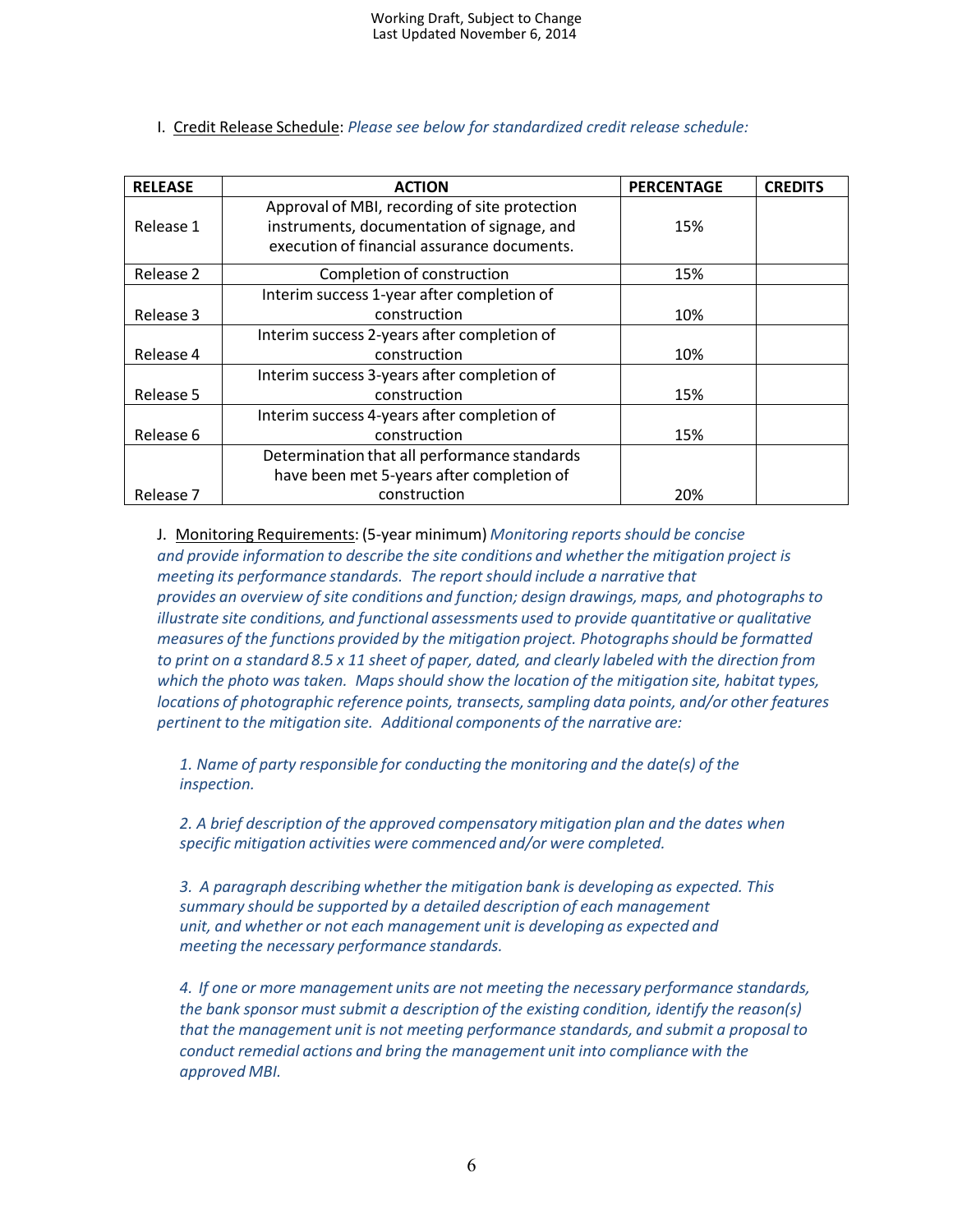*5. Dates of any corrective or maintenance activities conducted since the previous report submission.*

*6. A copy of all data collections and a brief analysis of each collection.*

#### *Monitoring Parametersshould include:*

*1. For stream restoration, channelstability should be monitored at permanently established monitoring stations. Permanent monumented cross-sections should be installed at a frequency of one per 20 bankfull-widths (should include 50% pools and 50% riffles). A longitudinal profile is required for the entire length of the restored channel. You should provide a copy of all data collected. You should also provide photographic documentation.*

*2. Vegetative monitoring, for all units involving planting, should include measurements of height, lateral growth, and root collar diameter in addition to density of all trees by species; composition, density, DBH, and height of all planted trees to determine survivability and growth rate; density and/or estimated coverage of all exotic species; and composition and estimated coverage of shrub and herbaceous(dominant, 10% or greater coverage)species.* 

*3. Benthic macroinvertebratesshould be sampled in accordance with SCDHEC qualitative sampling protocols. This data should be collected and analyzed by a state certified lab at permanently established monitoring stationslocated at the most upstream and downstream limits of the bank and at additionalstations within the bank located downstream of each restoration reach. Biotic index, abundance, diversity, and the species list for each station should be provided in the monitoring report.*

*4. Water quality data should include, but is not limited to, the following parameters: pH, dissolved oxygen, temperature, conductivity, hardness. This data should be collected and analyzed by a state certified lab at permanently established monitoring stationslocated at the most upstream and downstream limits of the bank and at additionalstations within the bank located downstreamof each restoration reach.*

*5. Hydrology data: Monitoring wells should have corresponding rain gauges to show duration of saturation. For guidance on the installation of monitoring wells for wetland hydrology, please reference ERDC standards:*

<http://el.erdc.usace.army.mil/elpubs/pdf/tnwrap06-2.pdf>

<http://www.wes.army.mil/el/wrap/pdf/tnwrap00-2.pdf>

K. Long-term Management Plan: *This section describes activitiesthat are expected to occur after all of the compensatorymitigation activities are completed and the mitigation plan is determined to be successful. Unlike maintenance activitiesthat facilitate the development of the mitigation site during the operation of the mitigation bank, the long- term management plan should address activitiesthat are required to ensure that the mitigation site continuesto provide aquatic resource functions and services in perpetuity.*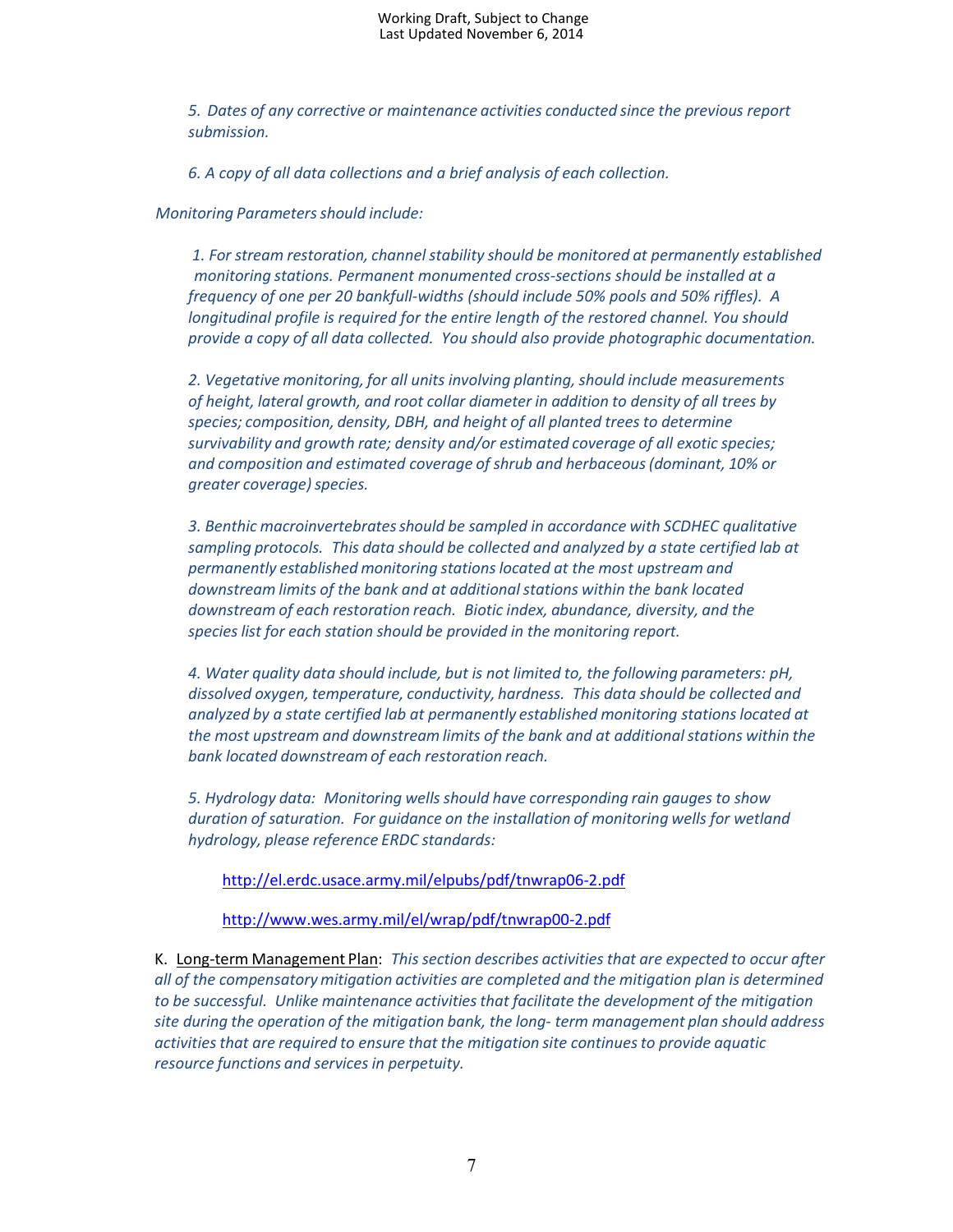1. Ownership of the Mitigation Site*: The long-term management plan should state whether the existing property owner plans to convey the mitigation site to an appropriate conservation group or government agency, and the method for ensuring that the new property owner(s) understandstheir responsibility to protect the mitigation site in perpetuity (if applicable).*

2. Identity of Long-Term Steward: *Identify the name and contact information for the longterm steward and a statement of their responsibilities.*

3. Identification of Long Term Management Activities: *You must provide a list of the activities required to ensure that the mitigation site will continue to provide the desired aquatic resource functions and services.*

4. Funding Mechanism: *You must provide a detailed description of the funding mechanism that will be used to provide long-term management funds.*

5. Justification for Level of Funding: *The Long-Term Steward isresponsible for conducting the long-term management activities described above. The long-term management fund must provide a secure funding source for future maintenance, repair, and monitoring requirements. This justification must be based on real world estimates of the money required to manage the site in perpetuity. Quotes gathered for the estimate of restoration/enhancement costs may be used to generate this number. The amount should include monies for habitat work, infrastructure, and monitoring along with any other requirements. The amount agreed upon between the Bank Sponsor and the IRT or the amount agreed upon between the Bank Sponsor and Long-Term Steward, WHICHEVER IS HIGHER,shall be used to fund the account.)*

L. Adaptive Management: In the event the mitigation bank, a phase of the bank, or a specific management unit fails to achieve the necessary performance standards as specified in the MBI, the bank sponsorshall notify the members of the IRT and work with the IRT to develop contingency plans and remedial actions for review and approval.

M. Financial Assurances: The sponsorshall provide financial assurancesin the form of a Performance Bond, Letter of Credit, or Casualty Insurance for the mitigation banking activities. The financial assurance document shall assure performance of the Sponsor's obligation to complete the restoration and enhancement activities as described in MBI during the operational phase of the mitigation bank. The bond or credit amount shall be based on estimated construction costs including monitoring, and the Corps will release the financial assurances after documentation and approval of construction and monitoring success. Banker must notify Corps 120 days prior to termination of financial assurances.

*You must identify the party responsible for establishing and managing the financial assurance, the specific type of financial instrument, the method used to estimate assurance amount, the date of establishment, and the release and forfeiture conditions. Documentation of estimated construction costs must be provided in a separate appendix of this document. All financial assurance documents must be reviewed and approved by the Corps prior to execution.*

#### **III. OPERATION OF THE BANK**

A. Reporting Requirements: Once the MBI is approved, the bank sponsor is responsible for coordination with the IRT regarding the implementation of the approved mitigation plan. The bank sponsor should contact the Corps immediately if they are unable to implement all or a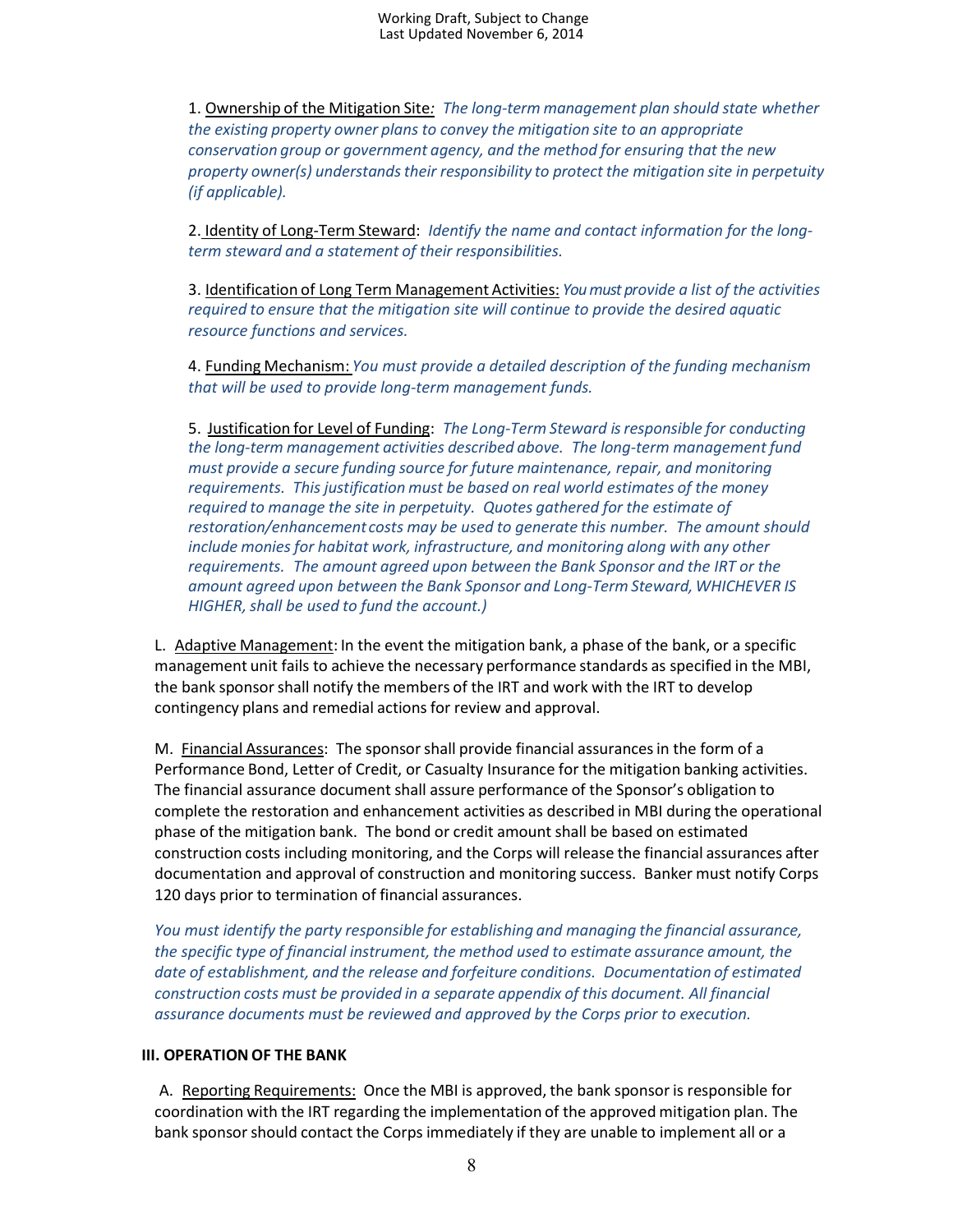portion of the approved mitigation plan in accordance with the approved MBI. *For example, the bank sponsor should notify the IRT if adverse weather conditions or site conditionsresult in delays to the overall projectschedule and/or may result in a request to modify the approved mitigation plan.* Failure to comply with the MBI or the terms and conditions of the DA permit authorizing restoration activities associated with the mitigation bank will result in a notification of non-compliance and a requirement for corrective measures.

B. Provisionsfor the Release of Mitigation Credits: Once the MBI has been approved, and the sponsor has submitted documentation of signage, a copy of the approved and recorded site protection instruments, and the original copy of the approved and executed financial assurance documents, the bank sponsor may request an initial credit release for the mitigation bank to provide compensatory mitigation for projects authorized under Section 404 and 401 of the Clean Water Act and Section 10 of the Rivers and Harbors Act. The bank sponsor may request additional credit releases as the mitigation site achieves the necessary interim performance standards.

C. Provisions for the Sale and Transfer of Credits: Once the Corps receives documentation from the bank sponsor stating that they agree to accept responsibility for a permittee's compensatory mitigation requirements, the bank sponsor is responsible for assuring that the appropriate number and resource type of credits are protected in perpetuity.

D. Accounting Procedures: The bank sponsor is responsible for providing the bank manager with a statement for each transaction at the time of the sale. The statement must include the values assigned to the kind and location factors in order to determine the acreage/linear feet used by the transaction. In addition, the bank sponsor must submit an annual ledger describing each action, the date of sale, the Corps permit number or other Federal, State or local action or permit number, the number of acres used and credits used from each unit of the mitigation bank, total credits released, total acres/LF and credits used and total acre/LF and credits remaining. The following is a sample ledger that may be used to track mitigation credit sales:

| No.            | Sale<br>Date | Permit<br>No. | Acres/LF<br>Used | Credits<br>Used | Total<br>Acres<br>Used | Total<br>Acres/LF<br>Used | Total<br>Available<br>Acres/LF | <b>Total Available</b><br>Credits |
|----------------|--------------|---------------|------------------|-----------------|------------------------|---------------------------|--------------------------------|-----------------------------------|
| 1              |              |               |                  |                 |                        |                           |                                |                                   |
| $\overline{2}$ |              |               |                  |                 |                        |                           |                                |                                   |
| 3              |              |               |                  |                 |                        |                           |                                |                                   |
| $\overline{4}$ |              |               |                  |                 |                        |                           |                                |                                   |
| 5              |              |               |                  |                 |                        |                           |                                |                                   |
| 6              |              |               |                  |                 |                        |                           |                                |                                   |
| 7              |              |               |                  |                 |                        |                           |                                |                                   |

E. Provisions Covering the Use of the Land: Use of the land will be restricted as detailed in the site protection instrument *(Appendix )*.

F. Eminent Domain: In the event all or part of this property is taken by exercise of the power of Eminent Domain or acquired by purchase in lieu of condemnation, whether by public, corporate, or other authority, so as to terminate the conservation easement in whole or in part, the mitigation bank sponsor is responsible for replacing lost stream and/or wetland mitigation credits with in-kind mitigation credits.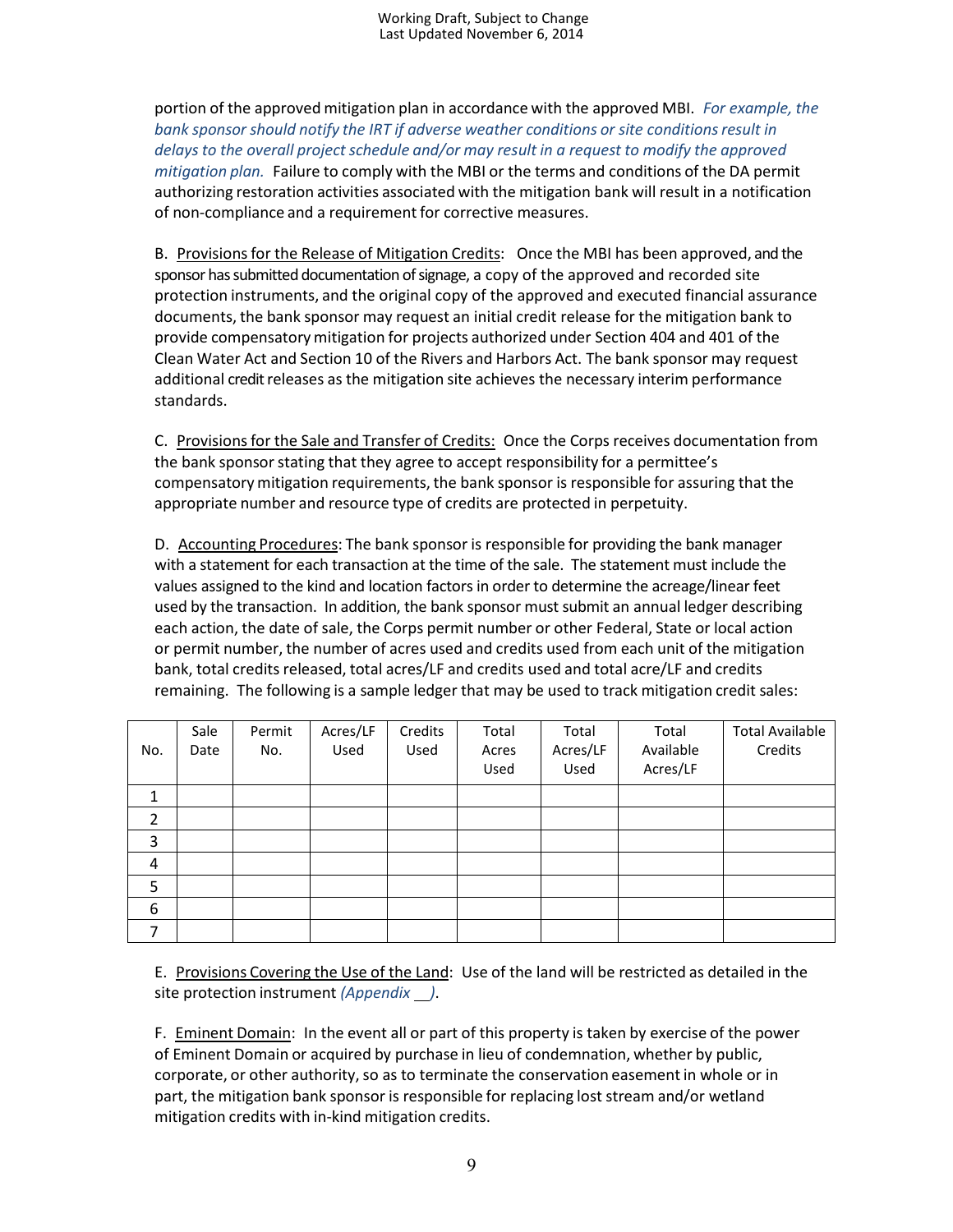G. Provisionsfor Deficit: If the Corps determinesthat the bank is operating at a deficit, debiting of credits by the sponsorshall immediately cease, and the authorizing agencies, in consultation with the IRT and the sponsor, will determine necessary remedial actionsto correct the situation. As determined by the IRT and the sponsor, if conditions at the bank site do not improve or continue to deteriorate within one growing season from the date that the need for remediation was first identified in writing to the sponsor by the Corps, the agent responsible for the financial assurances may transfer, to an acceptable party, the amount necessary to undertake corrective measures to correct the deficiency.

H. Provisions For Bank Termination: If the Corps determinesthat the Sponsor is in material default of any provision of this Agreement, the Corps may notify the Sponsor that the sale or transfer of mitigation credits will be suspended on all banks owned by the Sponsor until the appropriate deficiencies have been remedied. Upon notice of such suspension, the Sponsor agrees to cease all sales or transfers of mitigation credits until the Corps informsthe Sponsor that sales or transfers may be resumed. Failure of the Sponsor to remedy deficienciesin a timely manner may result in termination of the MBI and any subsequent Bank operations.

I. Force Majeure Clause: Nothing herein shall be construed to authorize proceedings against the bank sponsor for any damagesto the bank property caused by acts of God such as earthquake, fire, flood, storm, war, civil disturbance, strike, or similar causes. In the event of a force majeure event, the bank sponsor will notify the members of the IRT and work with the IRT to resolve the damages, if any, caused by the event. However, if the acts of God do not preclude the bank sponsor from resuming bank operations without unreasonable expense, then it shall not be relieved of its obligations under this document. Any impact to future credit releases or numbers of credits available for sale shall be discussed and determined by the IRT at that time.

#### **IV. OTHER INFORMATION**

A. Table of Contents: *Provide a table of contents corresponding to the outline above listing all tables, figures, and appendixes, and the page numbers where this information is located within the document. Maps and figuresshould be included in Appendix 1. Tables and other Appendixes should be located in the rear of the document. When referencing a map, figure, table or other appendixesin the MBI, you must include the page number and Appendix number.*

B. Maps and Figures: *Provide a north arrow and the boundaries of the proposed bank (unless the map is of a specific area of the* bank).

1. Location Map: *Provide a map at lower magnification showing location of property at the county/state level and a map at higher magnification showing location at property at street level. Include street names.*

2. Watershed Map: *Outline watershed boundariesfor 8-digit HUC.*

3. Photographs: *Include historic and recent aerials and representative photographs of the currentsite conditions.*

- 4. Delineation Map of on-site jurisdictional waters: *Must be verified by the Corps.*
- 5. NRCS Soils Map: *Include a list and description of the on-site soils.*
- 6. NWI Map: *National WetlandsInventory.*